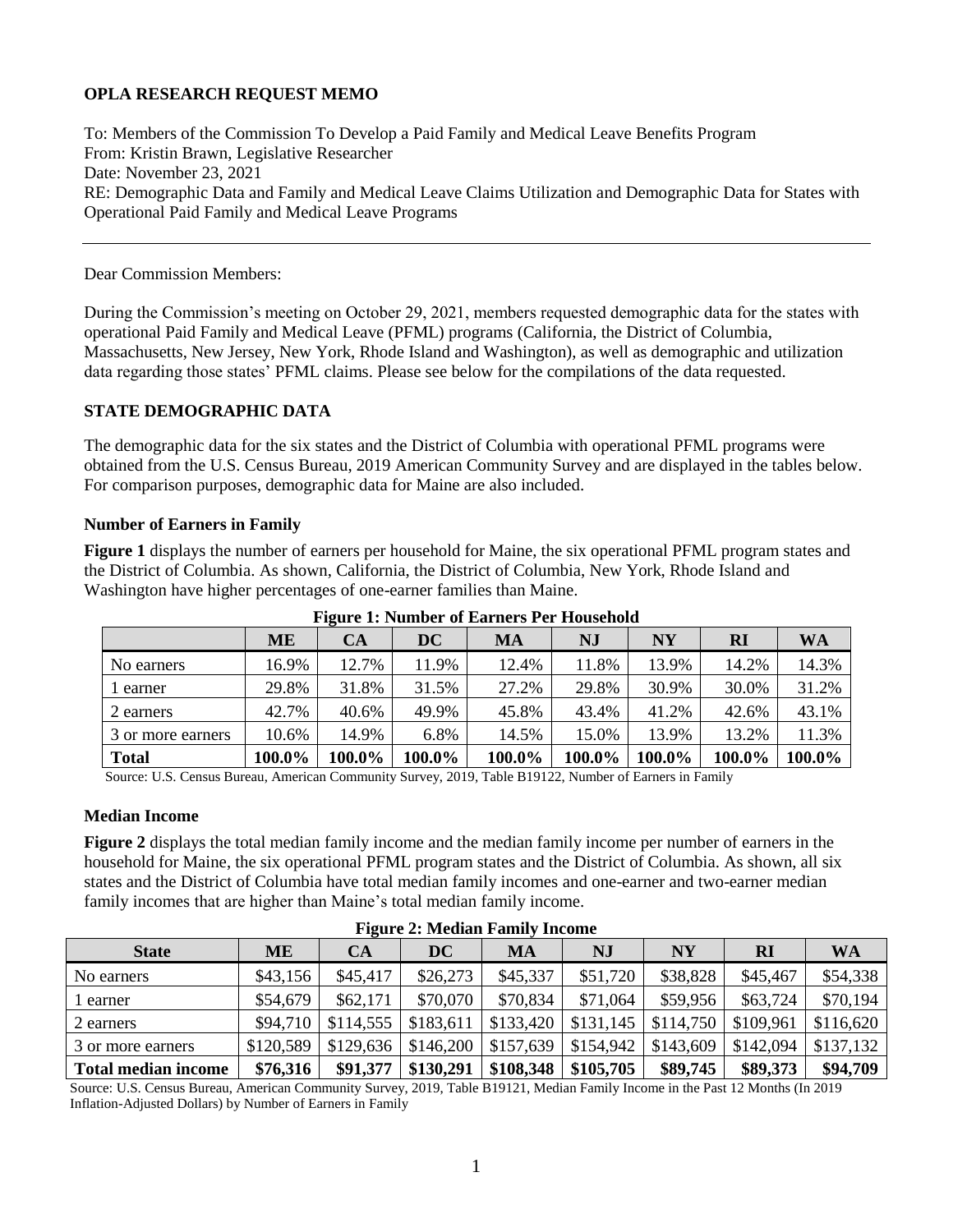## **Poverty**

**Figure 3** displays the percentage of families living in poverty in Maine, the six operational PFML program states and the District of Columbia. As shown, California, the District of Columbia, New York and Rhode Island have a higher percentage than Maine of families living below the federal poverty level (FPL), and only California has a higher percentage than Maine of low-income families (families living below 200% of the FPL).

|                      | <b>ME</b> | CA        | DC     | <b>MA</b> | N.I     | NY     | RI     | <b>WA</b> |
|----------------------|-----------|-----------|--------|-----------|---------|--------|--------|-----------|
| Under 100% of FPL    | 6.5%      | 8.2%      | 8.8%   | 6.0%      | $6.2\%$ | 9.3%   | 6.6%   | 6.2%      |
| 100% to 199% of FPL  | 13.5%     | 14.3%     | 9.4%   | 9.4%      | 10.5%   | 12.6%  | 11.1%  | 11.0%     |
| 200% of FPL and over | 80.0%     | 77.5%     | 81.7%  | 84.6%     | 83.3%   | 78.1%  | 82.3%  | 82.8%     |
| <b>Total</b>         | 100.0%    | $100.0\%$ | 100.0% | 100.0%    | 100.0%  | 100.0% | 100.0% | 100.0%    |

**Figure 3: Ratio of Income to Poverty Level of Families**

Source: U.S. Census Bureau, American Community Survey, 2019, Table C17026, Ratio of Income to Poverty Level of Families in the Past 12 Months

### **Industry**

**Figure 4** displays the percentages of the employed population working in certain industries for Maine, the six operational PFML program states and the District of Columbia. The highest employing industry categories (10% or above) for each state are indicated in boldface type. As shown, in Maine, the largest percentages of individuals are employed in manufacturing, retail trade and health care and social assistance. In California, Massachusetts, Rhode Island and Washington, manufacturing employs one of the largest percentages of workers, and Rhode Island also employs a large percentage of workers in the retail trade. In addition, all of the six PFML states employ one of the largest percentage of workers in the health care and social assistance industries.

### **Figure 4: Industry for the Full-Time, Year-Round Civilian Employed Population 16 Years and Over**

|                                            | <b>ME</b> | CA     | <b>DC</b> | MA     | <b>NJ</b> | <b>NY</b> | RI     | WA       |
|--------------------------------------------|-----------|--------|-----------|--------|-----------|-----------|--------|----------|
| Agriculture, forestry, fishing and hunting | 2.4%      | 1.8%   | 0.2%      | 0.3%   | 0.3%      | 0.5%      | 0.3%   | 2.3%     |
| Mining, quarrying and oil/gas extraction   | 0.1%      | 0.1%   | 0.0%      | 0.1%   | 0.0%      | 0.1%      | 0.1%   | 0.1%     |
| Construction                               | 8.2%      | 7.4%   | 2.8%      | 6.6%   | 6.7%      | 6.5%      | 6.1%   | 7.8%     |
| Manufacturing                              | 10.8%     | 10.7%  | 1.3%      | 10.9%  | 9.7%      | 6.9%      | 13.7%  | 11.7%    |
| Wholesale trade                            | 2.5%      | 3.2%   | 0.4%      | 2.5%   | 3.7%      | 2.7%      | 3.1%   | 3.3%     |
| Retail trade                               | 10.9%     | 8.9%   | 3.1%      | 8.1%   | 8.6%      | 7.8%      | 9.8%   | $10.4\%$ |
| Transportation and warehousing             | 3.6%      | 5.3%   | 2.4%      | 3.6%   | 6.3%      | 5.4%      | 3.7%   | 4.7%     |
| <b>Utilities</b>                           | 0.8%      | 0.9%   | 0.1%      | 1.0%   | 0.9%      | 0.8%      | 0.6%   | 1.1%     |
| Information                                | 1.8%      | 3.0%   | 4.2%      | 2.6%   | 2.6%      | 3.1%      | 1.7%   | 2.5%     |
| Finance and insurance                      | 5.8%      | 4.4%   | 4.5%      | 6.8%   | 8.1%      | 6.9%      | 6.3%   | 3.5%     |
| Real estate and rental and leasing         | 1.3%      | 2.3%   | 2.1%      | 1.7%   | 1.9%      | 2.4%      | 1.5%   | 2.2%     |
| Professional, scientific and technical     | 7.1%      | 10.3%  | 23.4%     | 12.4%  | 10.4%     | 9.3%      | 7.4%   | 10.9%    |
| services                                   |           |        |           |        |           |           |        |          |
| Management of companies and                | 0.0%      | 0.2%   | 0.1%      | 0.2%   | 0.2%      | 0.2%      | 0.3%   | 0.2%     |
| enterprises                                |           |        |           |        |           |           |        |          |
| Administrative and support and waste       | 2.6%      | 4.8%   | 2.9%      | 3.5%   | 4.0%      | 3.5%      | 3.5%   | 3.8%     |
| management services                        |           |        |           |        |           |           |        |          |
| <b>Educational services</b>                | 9.8%      | 6.9%   | 8.0%      | 10.7%  | 8.5%      | 10.1%     | 10.1%  | 6.9%     |
| Health care and social assistance          | 17.7%     | 12.5%  | 9.7%      | 14.7%  | 13.6%     | 17.1%     | 16.4%  | 12.4%    |
| Arts, entertainment and recreation         | 1.2%      | 2.1%   | 2.3%      | 1.4%   | 1.5%      | 2.0%      | 1.7%   | 1.7%     |
| Accommodation and food service             | 4.0%      | 5.5%   | 4.7%      | 4.5%   | 4.2%      | 5.1%      | 4.7%   | 4.4%     |
| Other services, except public              | 3.3%      | 4.3%   | 9.2%      | 3.6%   | 3.7%      | 4.0%      | 3.7%   | 3.9%     |
| administration                             |           |        |           |        |           |           |        |          |
| Public administration                      | 5.9%      | 5.4%   | 18.5%     | 4.7%   | 5.1%      | 5.7%      | 5.4%   | 6.2%     |
| Total                                      | 100.0%    | 100.0% | 100.0%    | 100.0% | 100.0%    | 100.0%    | 100.0% | 100.0%   |

Source: U.S. Census Bureau, American Community Survey, 2019, Table S2404, Industry by Sex for the Full-time, Year-Round Civilian Employed Population 16 Years and Over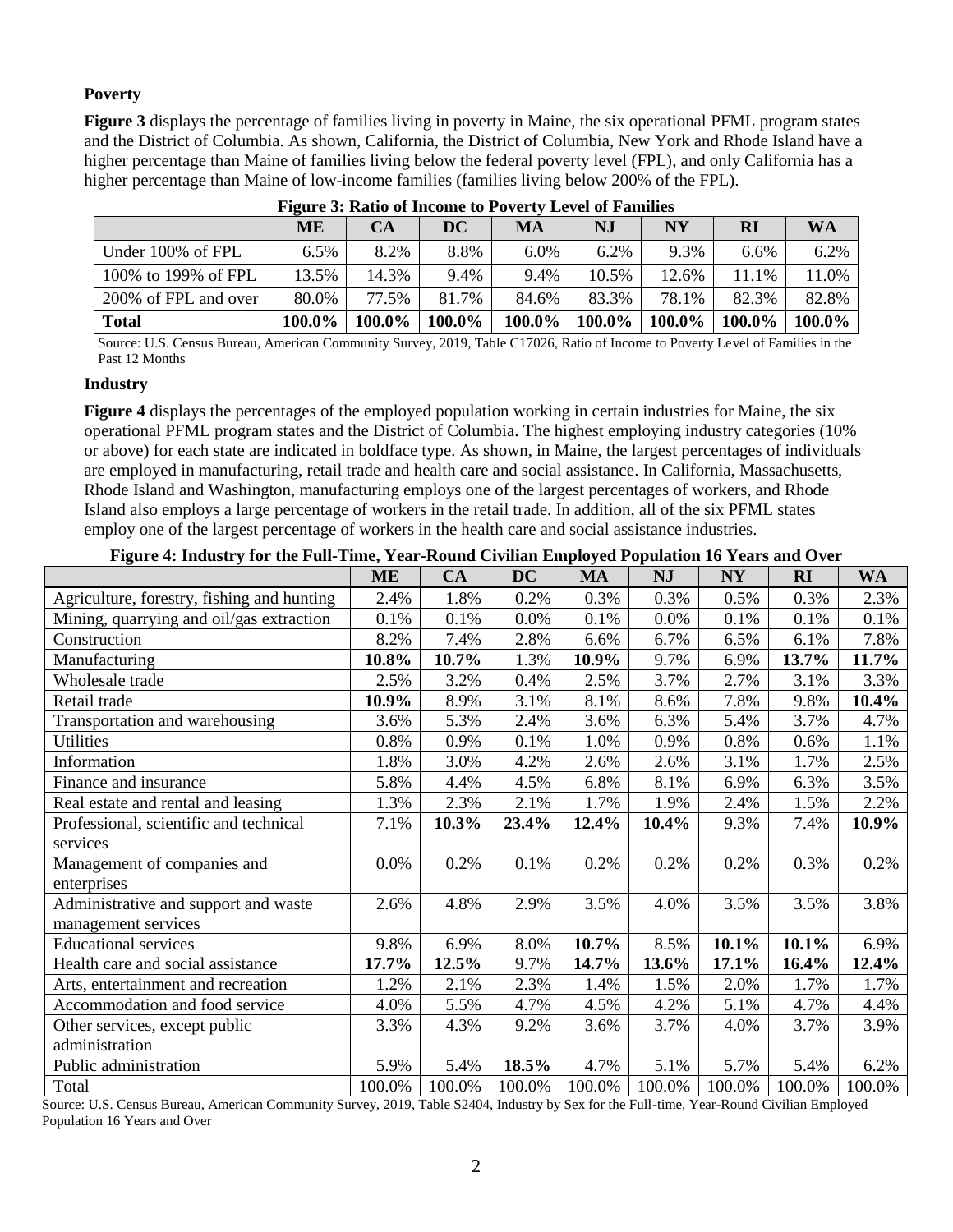# **DEMOGRAPHIC AND UTILIZATION DATA FOR STATE PFML PROGRAMS**

The demographic and utilization data for PFML programs in California, the District of Columbia, Massachusetts, New Jersey, New York, Rhode Island and Washington, as presented below, were obtained from claims data provided by state PFML agencies and from reports and other publications. Where applicable, hyperlinks to the reports have been included.

## **California**

**Figure 5** displays historical data for the number of Paid Family Leave (PFL) claims filed since 2009, which was obtained from a [publication](https://edd.ca.gov/about_edd/pdf/qspfl_Claims_Filed.pdf) on the California Employment Development Department's [Quick Statistics website.](https://edd.ca.gov/about_edd/Quick_Statistics.htm#DIStatistics) As shown, the number of PFL claims filed has gradually increased over time, with fluctuations within each year.

### **Figure 5: California Paid Family Leave Claims Filed for 2009-2021**



**Figure 6** displays the statistics for California's PFL program for state fiscal year (SFY) 2020-21 (June 1, 2019 to June 30, 2020), as [reported](https://edd.ca.gov/about_edd/pdf/qspfl_PFL_Program_Statistics.pdf) on the Employment Development Department's **Quick Statistics website**. Data include the total amount of benefits paid for the period, average weekly benefit amount, average number of weeks per claim and total claims filed and paid. As shown, the state paid out nearly \$1.4 million in PFL benefits during SFY 20-21, with an average weekly amount of \$774.

| Pigult 0. Cambi ma 1 PL 1 rogram Stausucs SP 1 2020-21 |                 |  |  |  |  |  |
|--------------------------------------------------------|-----------------|--|--|--|--|--|
| Total benefits paid                                    | \$1,358,556,068 |  |  |  |  |  |
| Average weekly benefit amount                          | \$774           |  |  |  |  |  |
| Average weeks per claim                                | 6.67            |  |  |  |  |  |
| Total claims filed                                     | 287,169         |  |  |  |  |  |
| Total claims paid                                      | 266,607         |  |  |  |  |  |

|  | Figure 6: California PFL Program Statistics SFY 2020-21 |  |  |
|--|---------------------------------------------------------|--|--|
|  |                                                         |  |  |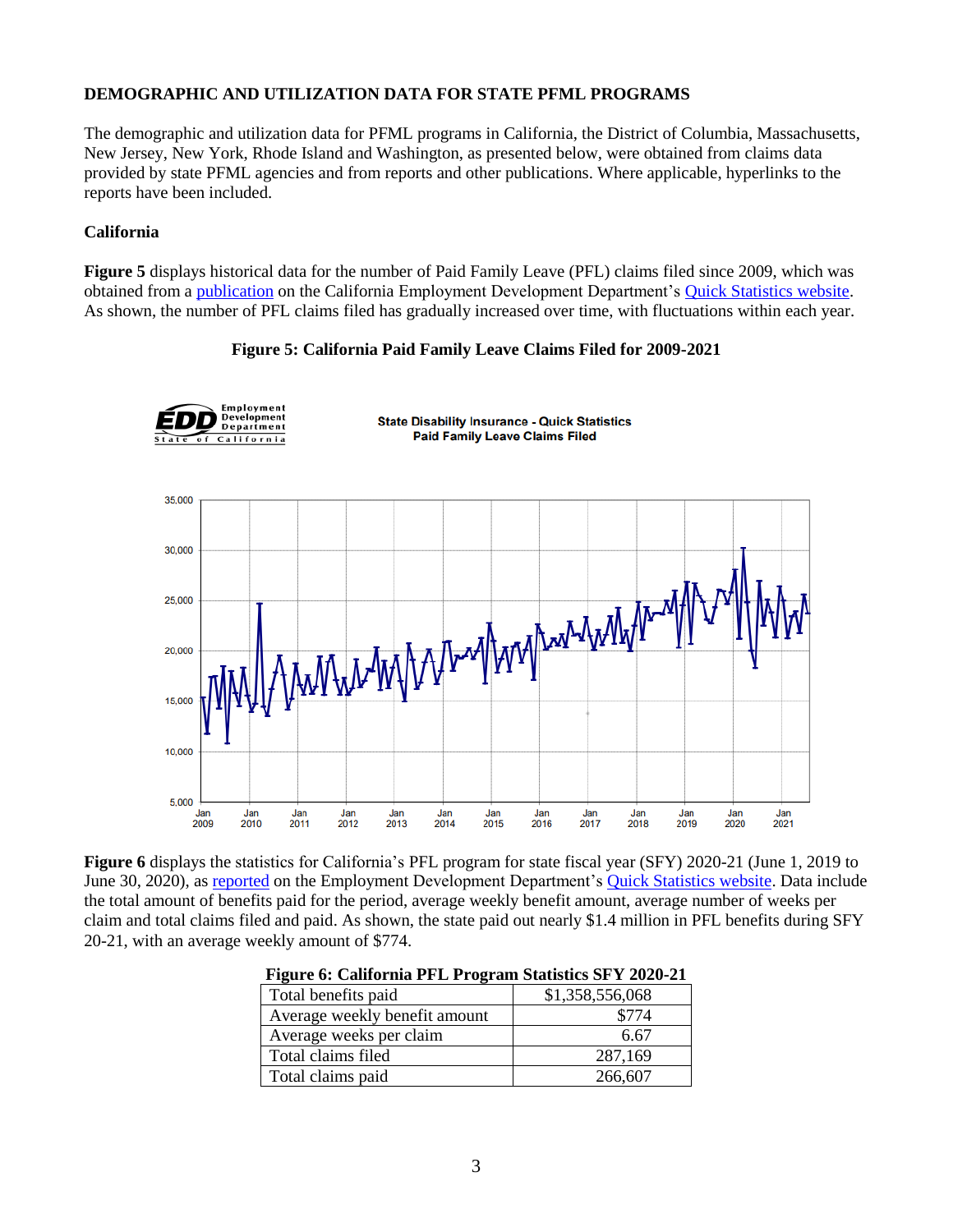**Figure 7** displays data pertaining to the number and percentage of PFL claims filed during SFY 20-21 for bonding with a child and care for a family member and a breakdown of the claims by gender and each type of claim, as [reported](https://edd.ca.gov/about_edd/pdf/qspfl_PFL_Program_Statistics.pdf) on the Employment Development Department's [Quick Statistics website.](https://edd.ca.gov/about_edd/Quick_Statistics.htm#DIStatistics) As shown, more than 85% of PFL claims for the time period were for bonding with a child, with more than half of those claims filed by women. More than 98% of the bonding claims were for bonding with a biological child. Similarly, more than half of family care claims were submitted by women. Most (approximately 92%) of the family care claims were for the purpose of caring for a spouse, child or parent.

| <b>Total bonding claims filed</b>      | 245,753 |
|----------------------------------------|---------|
| Bonding claims as % of total claims    | 85.6%   |
| Females bonding                        | 56.6%   |
| Males bonding                          | 43.3%   |
| Unknown claimants                      | 0.1%    |
| Bonding with biological child          | 98.9%   |
| Bonding with adoptive/foster child     | 0.7%    |
| Other bonding                          | 0.4%    |
| <b>Total care claims filed</b>         | 41,383  |
| Care claims as % of total claims       | 14.4%   |
| Females providing care                 | 66.8%   |
| Males providing care                   | 33.1%   |
| Unknown claimants                      | 0.1%    |
| Caring for spouse                      | 32.4%   |
| Caring for child                       | 23.4%   |
| Caring for parent                      | 36.5%   |
| Caring for registered domestic partner | 1.1%    |
| Caring for all others                  | 6.6%    |

#### **Figure 7: California PFL Bonding and Care Claims Statistics SFY 20-21**

**Figure 8** shows data provided by the Employment Development Department's Program Data and Systems Section regarding bonding and care claims filed for calendar year (CY) 2020 broken out by income level. Unlike the bonding and claims data presented previously, this data set shows a larger percentage of men filing bonding claims. This discrepancy may be due to the exclusion of pregnancy claims from these data. However, the percentage of women submitting care claims is similar to the claims data presented previously.

| <b>Income Bracket</b>       |             | <b>Bonding (Excludes</b><br><b>Pregnancy</b> ) |              | <b>Care of Family Member</b> |               |              |  |  |
|-----------------------------|-------------|------------------------------------------------|--------------|------------------------------|---------------|--------------|--|--|
|                             | <b>Male</b> | <b>Female</b>                                  | <b>Total</b> | <b>Male</b>                  | <b>Female</b> | <b>Total</b> |  |  |
| Less than $$20,000$         | 9.4%        | 40.4%                                          | 13.5%        | 9.4%                         | 11.6%         | 10.8%        |  |  |
| \$20,000 to \$39,999        | 20.4%       | 23.2%                                          | 20.7%        | 18.8%                        | 29.2%         | 25.7%        |  |  |
| \$40,000 to \$59,999        | 22.6%       | 13.2%                                          | 21.3%        | 24.2%                        | 22.8%         | 23.3%        |  |  |
| \$60,000 to \$79,999        | 16.1%       | 7.9%                                           | 15.0%        | 17.2%                        | 13.2%         | 14.6%        |  |  |
| \$80,000 to \$99,999        | 10.0%       | 4.6%                                           | 9.3%         | 11.7%                        | 6.8%          | 8.5%         |  |  |
| \$100,000 and above         | 21.5%       | 10.6%                                          | 20.1%        | 18.8%                        | 16.4%         | 17.2%        |  |  |
| Claims as % of total claims | 86.9%       | 13.1%                                          |              | 33.9%                        | 66.1%         |              |  |  |

| Figure 8: California PFL Bonding and Care Claims by Income Level CY 2020 |  |  |
|--------------------------------------------------------------------------|--|--|

As shown, for CY 2020, women earning less than \$20,000 comprise the largest percentage of women filing bonding claims (40.4%). However, overall, the largest percentages of individuals filing bonding claims are in the \$20,000 to \$39,999, \$40,000 to \$59,999 and \$100,000 and above income brackets. The largest percentages of individuals filing family care claims are in the \$20,000 to \$39,999 and \$40,000 to \$59,999 income brackets.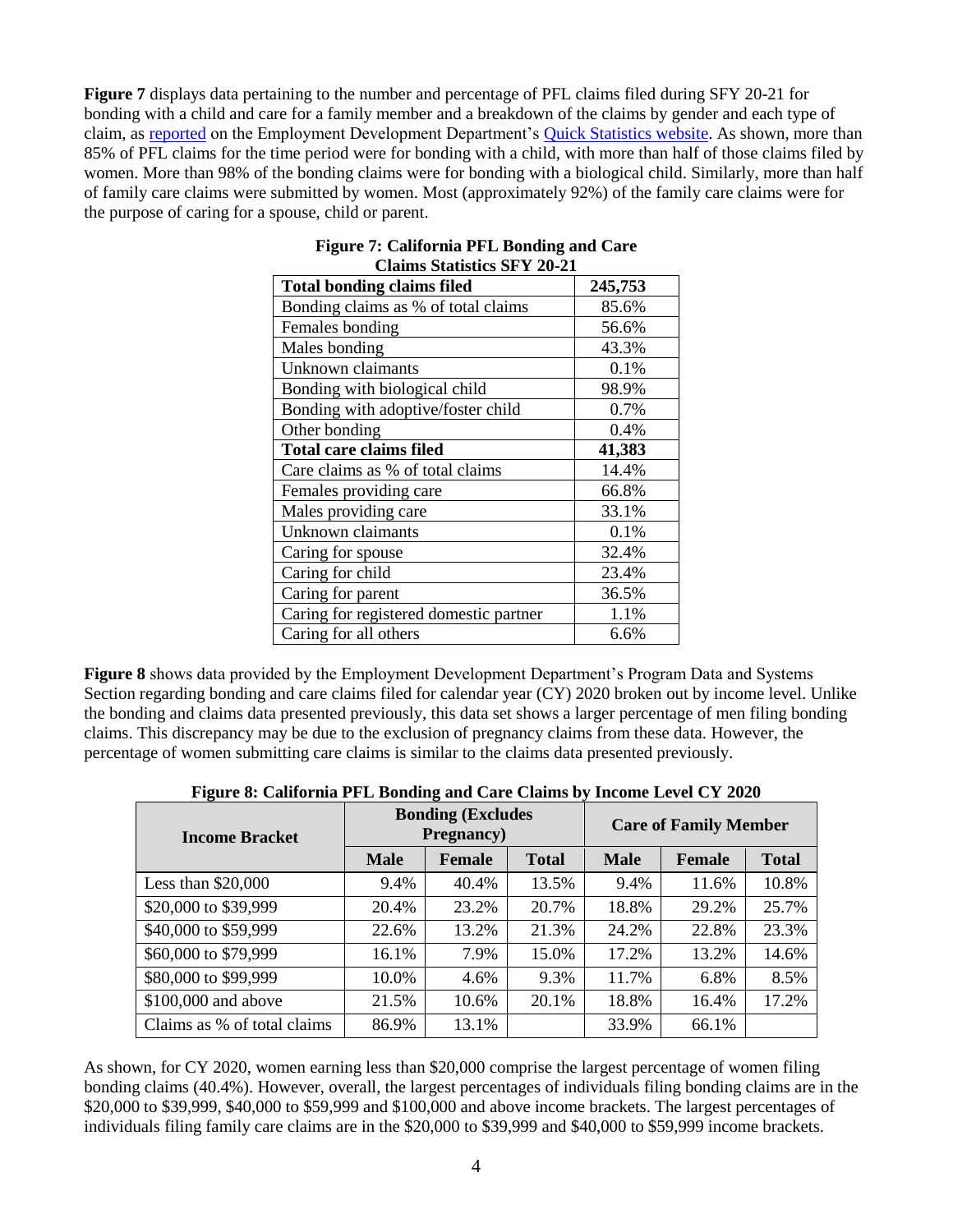# **District of Columbia**

A [January 2021 report](https://d3n8a8pro7vhmx.cloudfront.net/silverman/pages/1520/attachments/original/1611202998/DOES_PFL_Pre-Roundtable_Written_Responses_Final.pdf) from the District's Department of Employment Services to the District of Columbia Council's Committee on Labor and Workforce Development states that in the six-month period between the Paid Family Leave (PFL) program's launch of benefits administration on July 1, 2020, through December 31,2020, the program received more than 5,700 claims, with 349 claims for family caregiving leave, 4,207 claims for parental leave (to bond with a child) and 1,154 claims for medical leave (for the claimant's own serious health condition), representing 73.7%, 6.1% and 20.2% of PFL claims, respectively. A more recent [October 2021 report](https://does.dc.gov/sites/default/files/dc/sites/does/publication/attachments/DOES%20-%20Paid%20Family%20Leave%20FY21%20Q4%20Report_.pdf) on the program states that since July 1, 2020, as of August 2, 2021, the PFL program has received a total of 12,179 claims, with 848 claims for family leave, 8,430 claims for parental leave and 2,901 claims for medical leave, representing 7.0%, 69.2% and 23.8% of PFL claims, respectively.

**Figure 9** displays a demographic breakdown of the District's PFL claims data as presented in the January 2021 report.

|                                                | <b>Total</b><br><b>Claims</b> | <b>Total</b><br><b>Claims</b><br>$\frac{0}{0}$ | <b>Medical</b><br>Leave | <b>Medical</b><br>Leave<br>$\frac{0}{0}$ | <b>Parental</b><br>Leave | <b>Parental</b><br>Leave<br>$\frac{0}{0}$ | Family<br>Leave | Family<br>Leave<br>$\frac{0}{0}$ |
|------------------------------------------------|-------------------------------|------------------------------------------------|-------------------------|------------------------------------------|--------------------------|-------------------------------------------|-----------------|----------------------------------|
|                                                |                               |                                                | <b>Gender</b>           |                                          |                          |                                           |                 |                                  |
| Male                                           | 1,634                         | 28.6%                                          | 306                     | 26.5%                                    | 1,243                    | 29.5%                                     | 85              | 24.4%                            |
| Female                                         | 4,068                         | 71.2%                                          | 844                     | 73.1%                                    | 2,961                    | 70.4%                                     | 263             | 75.4%                            |
| Other                                          | 8                             | 0.1%                                           | $\overline{4}$          | 0.3%                                     | 3                        | 0.1%                                      | $\mathbf{1}$    | 0.3%                             |
| <b>Total</b>                                   | 5,710                         | 100.0%                                         | 1,154                   | 100.0%                                   | 4,207                    | 100.0%                                    | 349             | 100.0%                           |
|                                                |                               |                                                | <b>Ethnicity</b>        |                                          |                          |                                           |                 |                                  |
| Hispanic                                       | 546                           | 9.6%                                           | 108                     | 9.4%                                     | 400                      | 9.5%                                      | 38              | 10.9%                            |
| Non-Hispanic                                   | 4,908                         | 86.0%                                          | 984                     | 85.3%                                    | 3,635                    | 86.4%                                     | 289             | 82.8%                            |
| N/A                                            | 256                           | 4.5%                                           | 62                      | 5.4%                                     | 172                      | 4.1%                                      | 22              | 6.3%                             |
| <b>Total</b>                                   | 5,710                         | 100.0%                                         | 1,154                   | 100.0%                                   | 4,207                    | 100.0%                                    | 349             | 100.0%                           |
| Race                                           |                               |                                                |                         |                                          |                          |                                           |                 |                                  |
| African<br>American/Black                      | 2,075                         | 36.3%                                          | 642                     | 55.6%                                    | 1,264                    | 30.0%                                     | 169             | 48.4%                            |
| Asian                                          | 461                           | 8.1%                                           | 55                      | 4.8%                                     | 374                      | 8.9%                                      | 32              | 9.2%                             |
| White                                          | 2,432                         | 42.6%                                          | 295                     | 25.6%                                    | 2,046                    | 48.6%                                     | 91              | 26.1%                            |
| Other/claimant<br>chose two or more<br>options | 194                           | 3.4%                                           | 45                      | 3.9%                                     | 132                      | 3.1%                                      | 17              | 4.9%                             |
| Do not wish to<br>answer                       | 536                           | 9.4%                                           | 115                     | 10.0%                                    | 381                      | 9.1%                                      | 40              | 11.5%                            |
| N/A                                            | 12                            | 0.2%                                           | $\overline{2}$          | 0.2%                                     | 10                       | 0.2%                                      | $\overline{a}$  | 0.0%                             |
| <b>Total</b>                                   | 5,710                         | 100.0%                                         | 1,154                   | 100.0%                                   | 4,207                    | 100.0%                                    | 349             | 100.0%                           |
|                                                |                               |                                                | <b>Income Range</b>     |                                          |                          |                                           |                 |                                  |
| $<$ \$10,000                                   | 270                           | 4.7%                                           | 64                      | 6.7%                                     | 180                      | 6.3%                                      | 26              | 9.6%                             |
| $$10,000 - $50,000$                            | 1,489                         | 26.1%                                          | 402                     | 42.0%                                    | 969                      | 34.0%                                     | 118             | 43.4%                            |
| $$50,000 - $100,000$                           | 2,320                         | 40.6%                                          | 491                     | 51.3%                                    | 1,701                    | 59.7%                                     | 128             | 47.1%                            |
| $$100,000+$                                    | 1,631                         | 28.6%                                          | 197                     | 20.6%                                    | 1,357                    | 47.6%                                     | 77              | 28.3%                            |
| <b>TOTAL</b>                                   | 5,710                         | 100.0%                                         | 957                     | 100.0%                                   | 2,850                    | 100.0%                                    | 272             | 100.0%                           |

**Figure 9: Demographic Breakdown of District of Columbia PFL Program Claims Data for July 1, 2020 through December 31, 2020**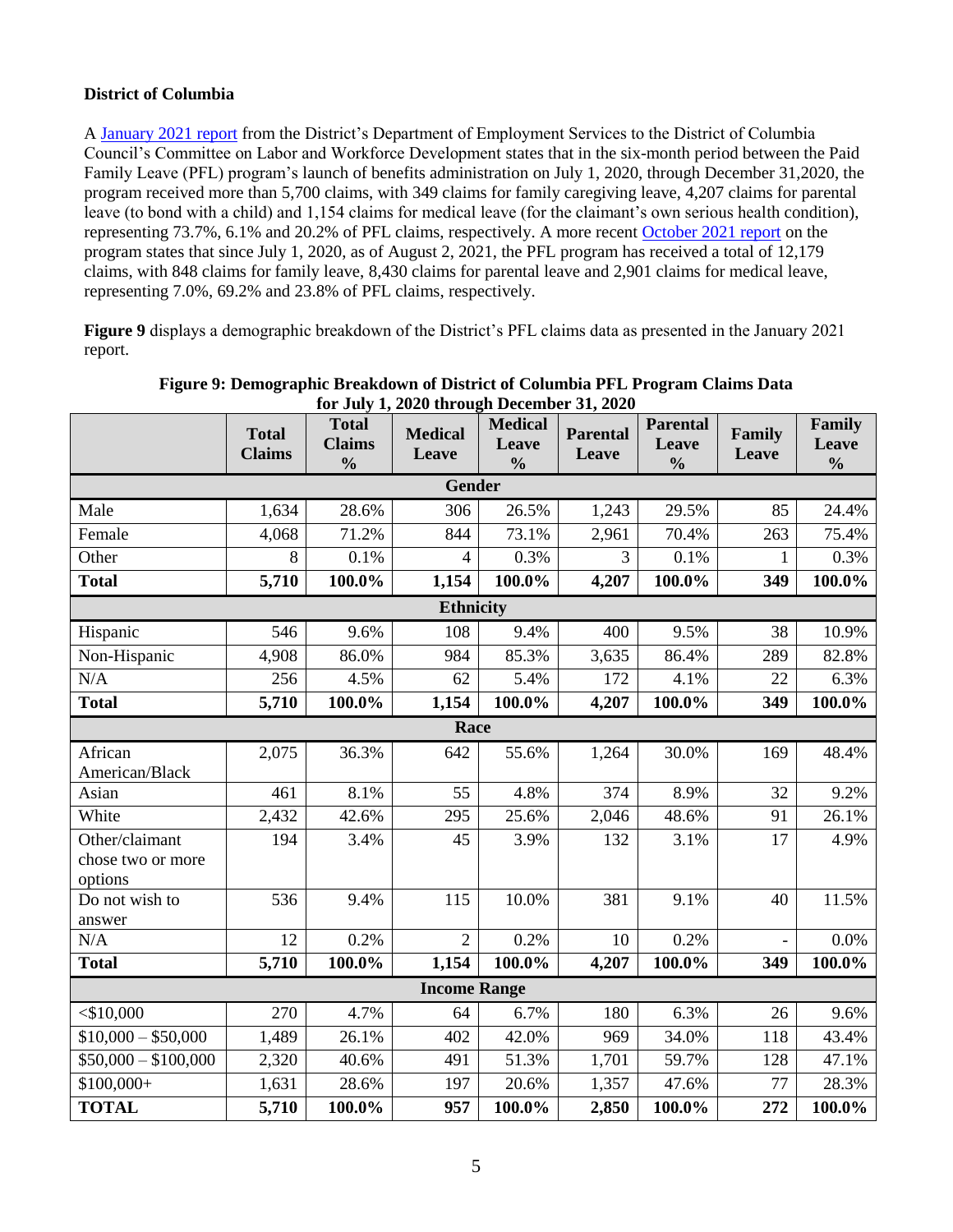|              | <b>Total</b><br><b>Claims</b> | <b>Total</b><br><b>Claims</b><br>$\frac{0}{0}$ | <b>Medical</b><br><b>Leave</b> | <b>Medical</b><br><b>Leave</b><br>$\frac{6}{6}$ | <b>Parental</b><br>Leave | <b>Parental</b><br><b>Leave</b><br>$\frac{0}{0}$ | Family<br>Leave | Family<br>Leave<br>$\frac{0}{0}$ |
|--------------|-------------------------------|------------------------------------------------|--------------------------------|-------------------------------------------------|--------------------------|--------------------------------------------------|-----------------|----------------------------------|
|              |                               |                                                | <b>Age Range</b>               |                                                 |                          |                                                  |                 |                                  |
| 18-24        | 184                           | 3.2%                                           | 44                             | 3.8%                                            | 135                      | 3.2%                                             | 5               | 1.4%                             |
| 25-45        | 4,879                         | 85.4%                                          | 636                            | 55.1%                                           | 4,018                    | 95.5%                                            | 225             | 64.5%                            |
| 46-55        | 386                           | 6.8%                                           | 249                            | 21.6%                                           | 51                       | 1.2%                                             | 86              | 24.6%                            |
| 56-64        | 205                           | 3.6%                                           | 172                            | 14.9%                                           | 3                        | 0.1%                                             | 30              | 8.6%                             |
| $65+$        | 56                            | 1.0%                                           | 53                             | 4.6%                                            | $\qquad \qquad -$        | 0.0%                                             | 3               | 0.9%                             |
| <b>Total</b> | 5,710                         | 100.0%                                         | 1,154                          | 100.0%                                          | 4,207                    | 100.0%                                           | 349             | 100.0%                           |

### **Figure 9: Demographic Breakdown of District of Columbia PFL Program Claims Data for July 1, 2020 through December 31, 2020 (cont'd)**

As shown, more than 70% of total PFL claimants are female, with that percentage also reflected in the breakdown of claims by type (medical, parental and family leave). Most claimants are non-Hispanic, and a majority of claimants are either African-American or White. More than half of claimants for medical leave and close to half of claimants for family leave are African-American. Approximately 40% of individuals filing PFL claims are earning between \$50,000 and \$100,000, and approximately 85% of claimants are between 25 and 45 years of age.

## **Massachusetts**

According to the Massachusetts Department of Paid Family and Medical Leave (DMFL) [FY 2021 Annual Report,](https://www.mass.gov/doc/fy2021-dfml-annual-report/download) during the first six months of the Paid Family and Medical Leave (PFML) program, DMFL approved 43,440 applications for leave. Of those applications:

- Medical leave accounted for 58.1% of applications (25,252 applications).
- Family leave to bond with a child following birth, adoption or foster care placement accounted for 41.8% of applications (18,165 applications).
- There were no applications for leave to care for a family member in FY 2021, as that leave type was not available until July 1, 2021.
- Military exigency leave accounted for 0.03% of applications (18 applications).
- Leave to care for a service member accounted for 0.01% of applications (6 applications).
- Applicants for paid leave came from various industries; the top three sectors who received paid leave benefits were office employees and administrative support, management and healthcare practitioners.

**Figure 9** shows the demographic data presented in the report regarding age and gender of applicants for PFML benefits. (Note: Data are incomplete and come from comparing paid leave benefits applications with data available from the Massachusetts Department of Unemployment Assistance and the Massachusetts Registry of Motor Vehicles.)

|              | Total<br><b>Applicants</b> | <b>Total</b><br>Applicants % |
|--------------|----------------------------|------------------------------|
|              | <b>Age Range</b>           |                              |
| $10-19$      | 143                        | 0.4%                         |
| 20-29        | 7,147                      | 20.6%                        |
| 30-39        | 15,125                     | 43.6%                        |
| 40-49        | 4,509                      | 13.0%                        |
| 50-59        | 4,641                      | 13.4%                        |
| 60-69        | 2,807                      | 8.1%                         |
| $70+$        | 315                        | 0.9%                         |
| <b>Total</b> | 34,687                     | 100.0%                       |

### **Figure 10: Age and Gender of Applicants for Massachusetts PFML Benefits**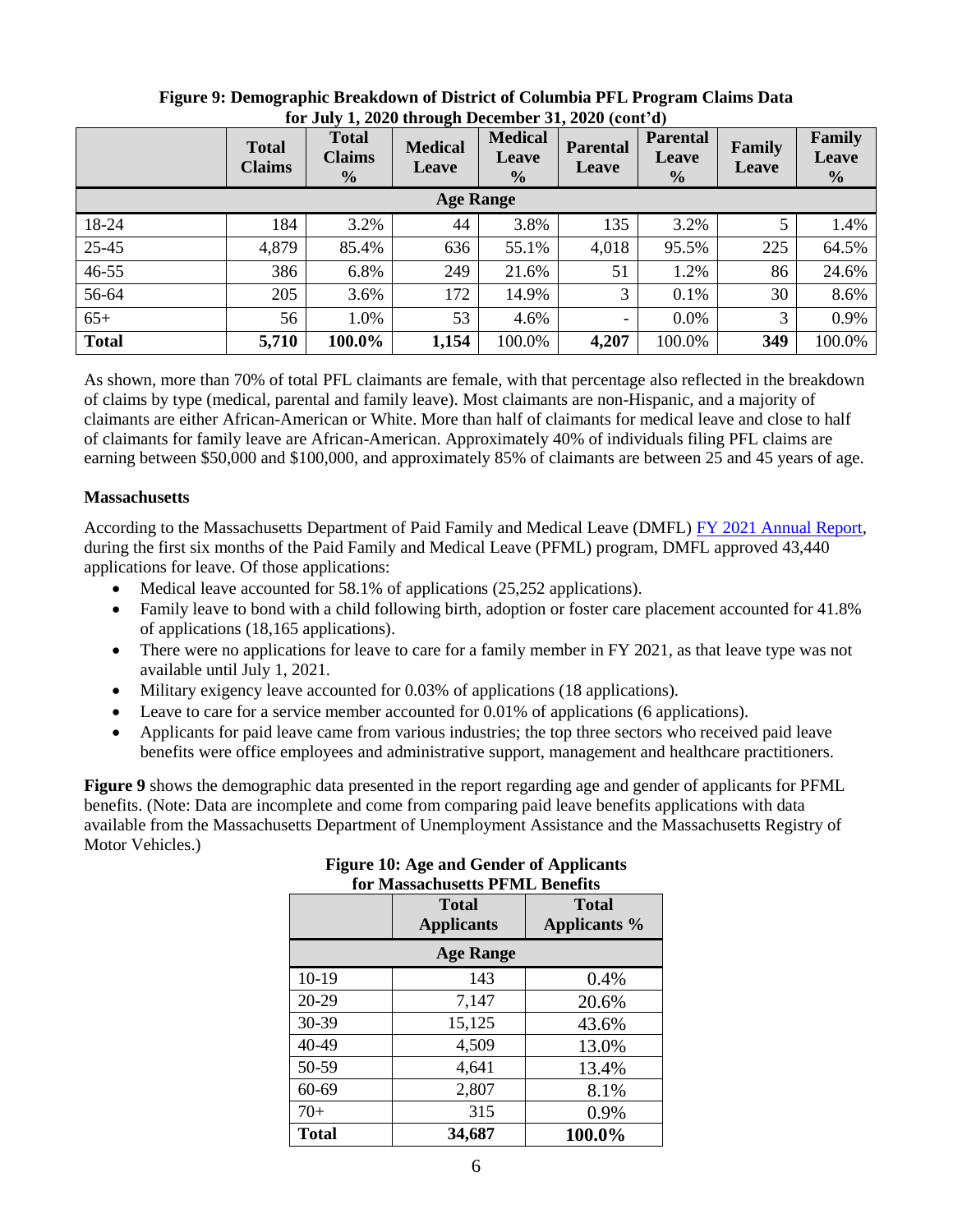|                      | <b>Total</b><br><b>Applicants</b> | <b>Total</b><br><b>Applicants %</b> |
|----------------------|-----------------------------------|-------------------------------------|
| <b>Gender</b>        |                                   |                                     |
| Woman                | 15,855                            | 56.9%                               |
| Man                  | 7,798                             | 28.0%                               |
| Gender not listed    | 4,159                             | 14.9%                               |
| Prefer not to answer | 49                                | 0.2%                                |
| Non-binary           | 17                                | 0.1%                                |
| <b>Total</b>         | 27,878                            | 100.0%                              |

### **Figure 10: Age and Gender of Applicants for Massachusetts PFML Benefits (cont'd)**

As shown, the largest share of applicants were individuals in their 30's, with more twice as many as in any other age category, and more than twice as many women applied for benefits as men.

# **New Jersey**

The [2019 Family Leave Insurance Workload in 2019 Summary Report,](https://www.myleavebenefits.nj.gov/labor/myleavebenefits/assets/pdfs/FLI%20Summary%20Report%20for%202019.pdf) states that in 2019, there were 42,209 eligible claims filed for New Jersey's Family Leave Insurance (FLI) Program, a nearly 20% increase from the 35,214 eligible claims filed in 2018. The report also includes the following highlights from FLI claims data:

- Females represented 79.1% of all eligible FLI claimants; males represented 20.9% of all eligible FLI claimants.
- More than 83% of eligible FLI claims were filed to bond with a newborn, newly adopted child or newly placed foster child, with the remainder of claims to care for a seriously ill family member.
- In regard to claims to care for a seriously ill family member, 23.6% of claims were to care for a child, 29.2% to care for a spouse and 47.1% to care for other family members.
- For FLI claimants taking leave to bond with a newborn or newly adopted child, females comprised 79.9% of eligible claimants, while males comprised 20.1%.
- Nearly all eligible bonding claimants were under age 45 (98.7%), with 61.7% between the ages of 25 and 34 and 31.3% in the age range of 35 to 44.
- The majority of FLI eligible claimants taking leave to care for a seriously ill family member were female (73.8%). Males comprised 26.2% of family care claimants.
- In contrast to bonding claimants, 63.7 percent of eligible family care claimants were over the age of 45. More than one-half of eligible family care claimants were in the age ranges of 45 to 54 (26.4%) and 55 to 64 (29.2%).

# **New York**

According to a [2018 report](https://paidfamilyleave.ny.gov/system/files/documents/2019/08/PFL-EOYReport-2018-v1%207-11-19%20FINAL.pdf) from New York's Paid Family Leave (PFL) Program, within one year after the program's launch on January 1, 2018, more than 86,500 bonding leave claims, approximately 39,000 family care claims and more than 150 military claims were filed. The report also presents the following demographic information from PFL claims data:

- In regard to income level, the most claims were submitted from individuals in the \$20,000 to \$40,000 income bracket (32,900 claims) and \$40,000 to \$60,000 income bracket (32,000 claims).
- In regard to age of claimants, the most bonding claims were submitted by 34-year-olds (more than 7,000 claims), and the most family care claims were submitted by 56-year-olds (more than 1,100 claims).

# **Rhode Island**

Data for CY 2020 regarding Rhode Island's Temporary Disability Insurance (TDI) and Temporary Caregiver Insurance (TCI) programs were compiled from weekly TDI/TCI reports downloaded from the Department of